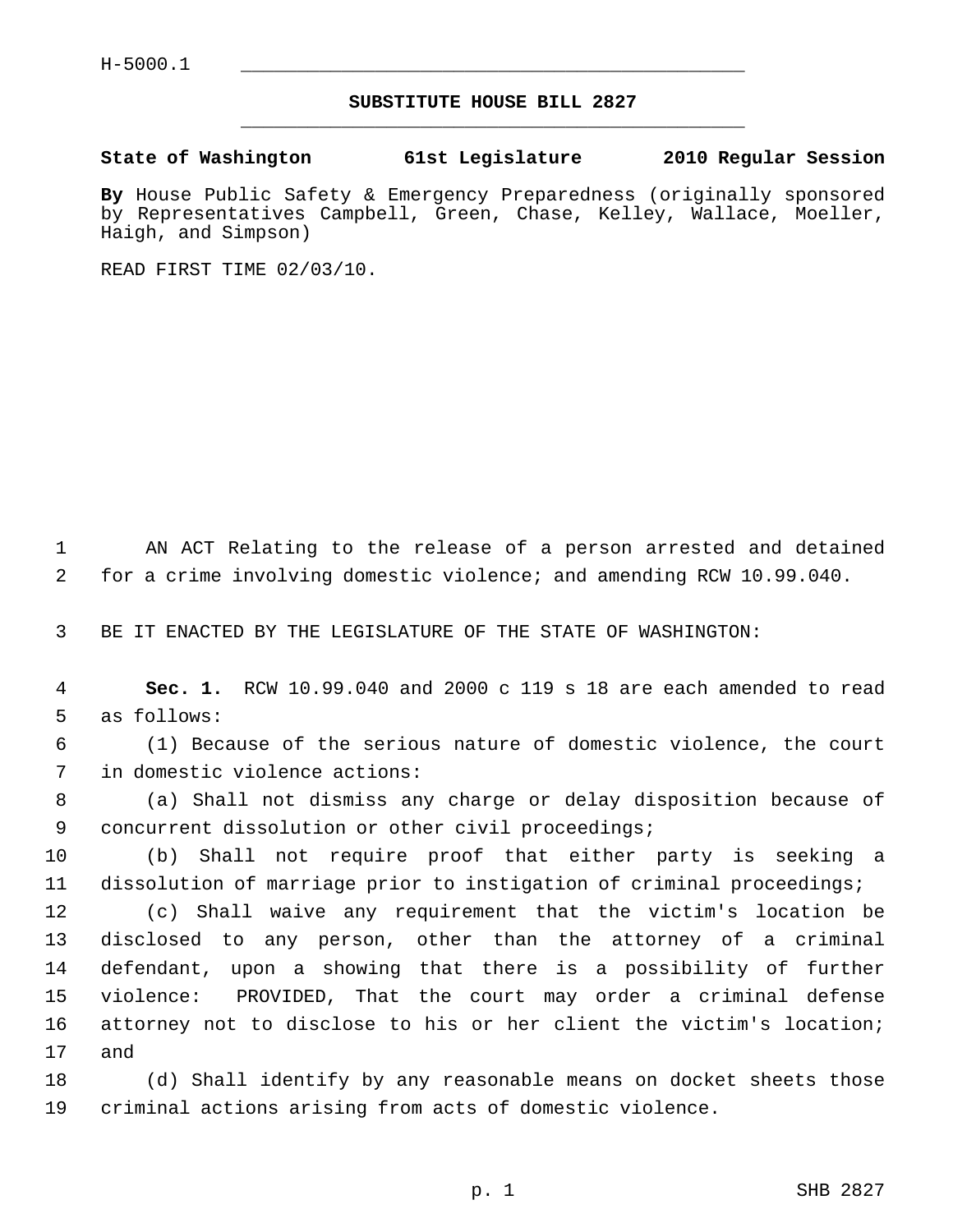1 (2)(a) Because of the likelihood of repeated violence directed at 2 those who have been victims of domestic violence in the past, a person 3 who is arrested and detained for a crime involving domestic violence 4 may not be released from custody on bail or personal recognizance prior 5 to the probable cause determination pursuant to the applicable criminal 6 court rules. When any person charged with or arrested for a crime 7 involving domestic violence is released from custody before arraignment 8 or trial on bail or personal recognizance, the court authorizing the 9 release may prohibit that person from having any contact with the 10 victim. The jurisdiction authorizing the release shall determine 11 whether that person should be prohibited from having any contact with 12 the victim. If there is no outstanding restraining or protective order 13 prohibiting that person from having contact with the victim, the court 14 authorizing release may issue, by telephone, a no-contact order 15 prohibiting the person charged or arrested from having contact with the 16 victim or from knowingly coming within, or knowingly remaining within, 17 a specified distance of a location.

18 (b) In issuing the order, the court shall consider the provisions 19 of RCW 9.41.800.

20 (c) The no-contact order shall also be issued in writing as soon as 21 possible.

22 (3) At the time of arraignment the court shall determine whether a 23 no-contact order shall be issued or extended. The no-contact order 24 shall terminate if the defendant is acquitted or the charges are 25 dismissed. If a no-contact order is issued or extended, the court may 26 also include in the conditions of release a requirement that the 27 defendant submit to electronic monitoring. If electronic monitoring is 28 ordered, the court shall specify who shall provide the monitoring 29 services, and the terms under which the monitoring shall be performed. 30 Upon conviction, the court may require as a condition of the sentence 31 that the defendant reimburse the providing agency for the costs of the 32 electronic monitoring.

33 (4)(a) Willful violation of a court order issued under subsection 34 (2) or (3) of this section is punishable under RCW 26.50.110.

35 (b) The written order releasing the person charged or arrested 36 shall contain the court's directives and shall bear the legend: 37 "Violation of this order is a criminal offense under chapter 26.50 RCW 38 and will subject a violator to arrest; any assault, drive-by shooting,